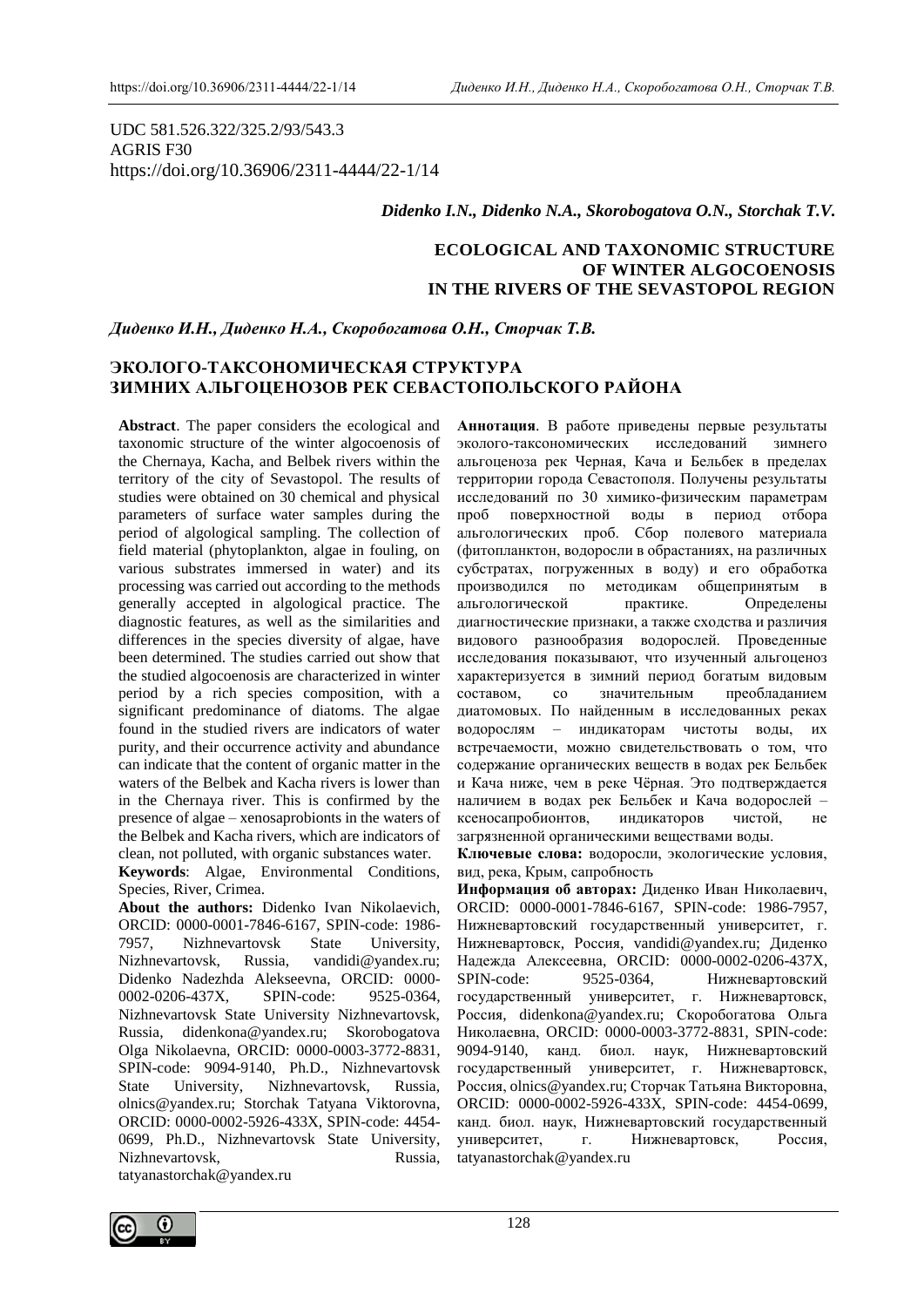Didenko I.N., Didenko N.A., Skorobogatova O.N., Storchak T.V. Ecological and Taxonomic Structure of Winter Algocoenosis in the Rivers of the Sevastopol Region // Вестник Нижневартовского государственного университета. 2022. № 1(57). С. 128-135. https://doi.org/10.36906/2311-4444/22-1/14

Didenko, I.N., Didenko, N.A., Skorobogatova, O.N. & Storchak, T.V. (2022). Ecological and Taxonomic Structure of Winter Algocoenosis in the Rivers of the Sevastopol Region. *Bulletin of Nizhnevartovsk State University,*  (1(57)), 128-135. https://doi.org/10.36906/2311-4444/22-1/14

**Introduction.** Within the Sevastopol region, there are three main rivers (the Chernaya river, the Belbek river and the Kacha river), which, according to the classification of Alekin O.A., refer to as small rivers [2].

The Chernaya River is 35 km long, the catchment area is  $669 \text{ km}^2$ , and the river is one of the most significant in terms of length and water content. The river is fed mixed – atmospheric and underground. When analyzing the average long-term runoff hydrograph, two periods are distinguished: a high-water period (from December through April), when 51.2% of the annual runoff passes, and a low-water period (from May to November).

The Belbek River is the most full-flowing of the Crimean rivers, flows in the southwest of the Crimea. Its length is 55 km, the catchment area is 505 km², and the slope of the river is 6.0 m/km. The section of the river from the village Frontovoe to the village Lyubimovka forms a 16 km lower section, the river flows into the Black Sea. The Belbek River is a typical undying mountain river with a high channel current, meandering in the mouth part. The river valley is box-shaped, with a width of up to 2000 m in the studied area.

The length of the Kacha River is 64 km, the catchment area is 573 km². In the upper and middle reaches, it is a typical mountain river that flows into the Black Sea to the south of the village Kacha, to the north of the city of Sevastopol. The river's own flow is regulated, two reservoirs were built on the Kacha River: Zagorskoe in 1980, volume – 27.85 million  $m<sup>3</sup>$  and Bakhchisarayskoye has been operating since 1935, its volume is 6.89 million  $m<sup>3</sup>$ , used for water supply to the city of Simferopol and irrigation.

Materials of studies of freshwater algae in the region under study have not been found in literary sources.

**Materials and Methods.** The purpose of this work is to study the composition of algological communities of river algae in the winter and assess their state.

The studies were carried out at the Department of Ecology of Nizhnevartovsk State University, according to the methods adopted in algology [1; 7; 8]. The material for the work was original samples in the water column (phytoplankton), as well as in fouling, on various substrates, submerged in water in the channel of the Chernaya, Belbek and Kacha rivers. Samples were taken in the first ten days of February 2019 in 4 sections.

Determination of the species composition was carried out on a fixed formalin material, bringing it to 4% concentration. A pHScan WP2 portable water analyzer was used to determine the temperature and acidity of water. The chemical composition of water is determined by 30 indicators (tabl. 1).

Preparation for identification was carried out by sedimentary gravimetric method and the manufacture of permanent preparations by cold burning, subsequent centrifugation, and placing the obtained valves of diatoms in Canadian balsam. Microscopic examination was carried out using light microscopes Nikon ECLIPSE E200 and OLYMPUS SX4 with a multiple magnification from 640 to 2000.

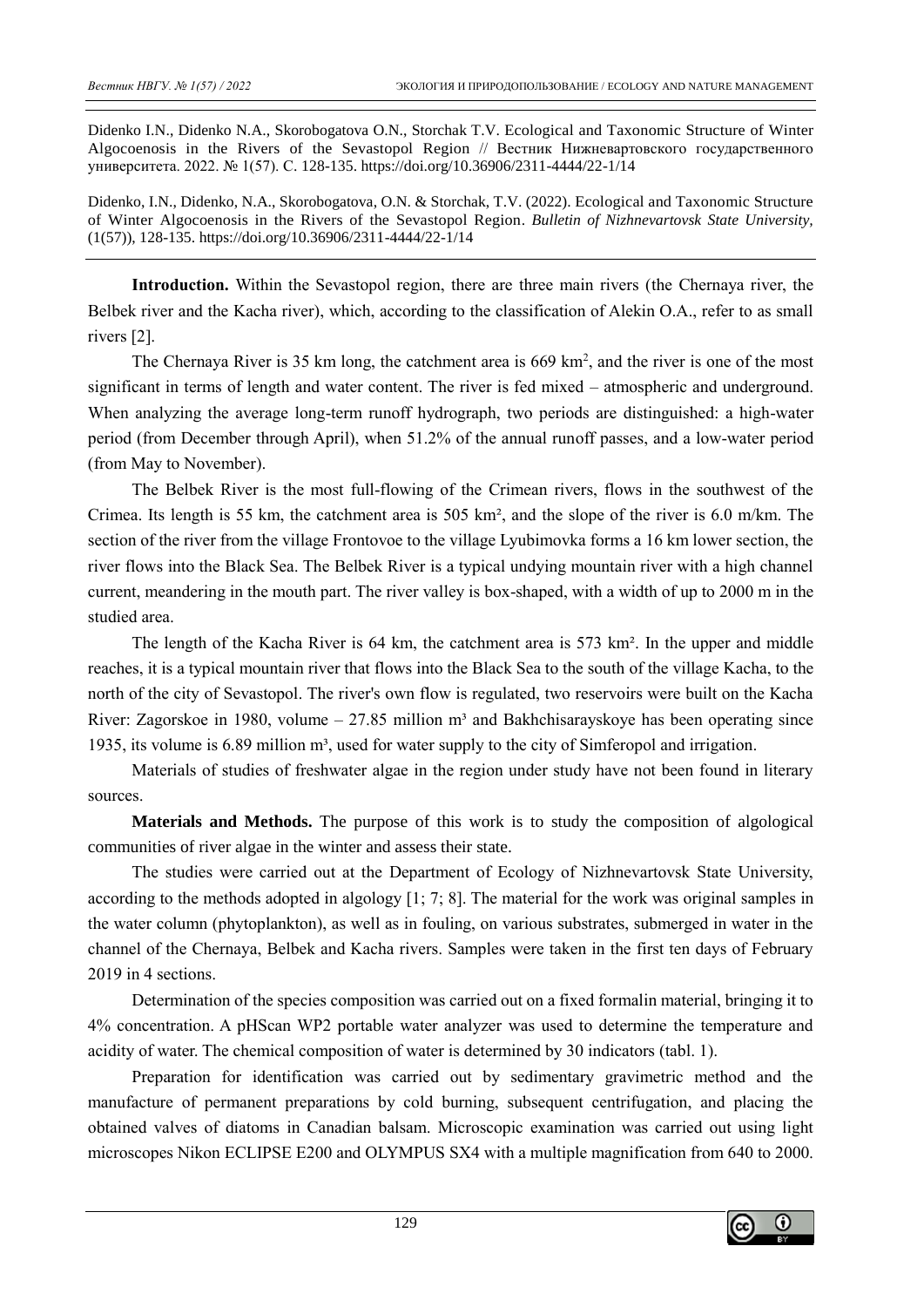The taxonomic affiliation of algae was established using domestic keys and taking into account nomenclature changes in the international electronic database [11].

Floristic analysis of the composition of algocoenosis of the rivers of the Sevastopol region was carried out using generally accepted indicators: a systematic analysis, the proportions of flora (calculated as the ratio of the number of genera; species; varieties and forms — in 1 family), generic coefficient (generic saturation with species and intraspecific taxa), floristic spectra [10].

When processing samples, the frequency of occurrence of the species was determined using the following symbols:  $+$  – very rarely (the species is not present in every preparation);  $1$  – singly (1-6 copies in the preparation);  $2 - few$  (7-16 specimens in the preparation);  $3 -$  decently (17-30 copies in the preparation);  $4 -$ many (31-50 specimens in the preparation);  $5 - a$  lot, absolute predominance (more than 50 specimens in the preparation) [13].

The ecological and geographical characteristics of algae are given according to guidelines [4; 7; 8; 11].

**Results.** The water temperature during the research period varied within 3-5°C, the activity of hydrogen ions varied from 7.5 to 8.1. The results of the quantitative chemical analysis of water are substituted in table 1.

Table 1

| Indicator                                               | Kacha river     | <b>Belbek</b><br>river | <b>Belbek</b><br>river | Chernaya<br>river | Maximum<br>Allowable<br>Concentration |
|---------------------------------------------------------|-----------------|------------------------|------------------------|-------------------|---------------------------------------|
| Temperature, °C                                         | 5,0             | 3,0                    | 4,0                    | 4,0               |                                       |
| pH, units pH                                            | 7,5             | 7,5                    | 7,6                    | 8,1               | $\overline{\phantom{0}}$              |
| Smell, point                                            | $\overline{0}$  | $\overline{0}$         | $\overline{0}$         | $\boldsymbol{0}$  | $\overline{\phantom{0}}$              |
| Colour, degree                                          | $\overline{<}1$ | $\overline{<}1$        | $\leq$ 1               | $\leq$ 1          | $\overline{\phantom{0}}$              |
| Transparency, cm                                        | transparent     | transparent            | transparent            | transparent       | $\overline{\phantom{0}}$              |
| Dissolved oxygen, mg/dm <sup>3</sup>                    | 7,3             | 7,1                    | 8,2                    | 7,8               | $\overline{\phantom{0}}$              |
| General stiffness, dH                                   | 11,8            | 6,2                    | 6,3                    | 3,7               |                                       |
| Suspended substances, mg/dm <sup>3</sup>                | 18,5            | 76,5                   | 10,5                   | 12,5              | $\overline{\phantom{0}}$              |
| The amount of ions (dry residue),<br>mg/dm <sup>3</sup> | 357             | 321                    | 310                    | 287               |                                       |
| Oil products, mg/dm <sup>3</sup>                        | 0,013           | 0,013                  | 0,009                  | 0,007             | 0,05                                  |
| $BOD_5$ , mgO <sub>2</sub> /dm <sup>3</sup>             | 3,4             | 2,9                    | 2,3                    | 2,5               | 2,1                                   |
| COD, mg/dm <sup>3</sup>                                 | 6,7             | $\overline{5,7}$       | $\overline{5}$         | 6,8               | $\qquad \qquad -$                     |
| Anionic surfactants, mg/dm <sup>3</sup>                 | < 0, 1          | < 0, 1                 | < 0, 1                 | < 0, 1            | $\equiv$                              |
| Oxygen saturation percentage, %                         | 57,08           | 52,63                  | 62,45                  | 59,41             | $\equiv$                              |
| Sulfates, mg/dm <sup>3</sup>                            | 182,5           | 46,32                  | 53,21                  | 14,91             | 100                                   |
| Chlorides, mg/dm <sup>3</sup>                           | 137,2           | 24,17                  | 21,1                   | 12,57             | 300                                   |
| Nitrates, mg/dm <sup>3</sup>                            | 21,8            | 9,62                   | 10,85                  | 1,13              | 40                                    |
| Nitrite, mg/dm <sup>3</sup>                             | 0,05            | 0,04                   | 0,05                   | 0,34              | 0,08                                  |
| Ammonium ion, mg/dm <sup>3</sup>                        | 0,13            | 0,16                   | 0,11                   | < 0, 1            | 0,5                                   |
| Carbon dioxide, mg/dm <sup>3</sup>                      | 10              | $<$ 10                 | $<$ 10                 | <10               | $\qquad \qquad -$                     |
| Phosphates, mg/dm <sup>3</sup>                          | < 0, 1          | < 0.1                  | < 0, 1                 | < 0.1             | $\overline{\phantom{0}}$              |
| Hydrocarbonates, mg/dm <sup>3</sup>                     | 229             | 269                    | $\overline{223}$       | 231               | $\equiv$                              |
| Phenols (amount), mg/dm <sup>3</sup>                    | 0,0068          | 0,0175                 | 0,002                  | 0,0072            | 0,001                                 |
| Calcium, mg/dm <sup>3</sup>                             | 81,52           | 85,63                  | 24,15                  | 73,64             | 180                                   |
| Magnesium, mg/dm <sup>3</sup>                           | 23,61           | 15,52                  | 40,36                  | 8,95              | 40                                    |
| The amount of sodium and<br>potassium, mg/dm3           | 59,84           | 22,84                  | 18,16                  | 16,35             |                                       |
| Total iron, mg/dm <sup>3</sup>                          | 0,009           | 0,008                  | 0,007                  | 0,008             | 0,1                                   |

#### **Results of chemical and analytical studies of surface water samples (February 2019)**

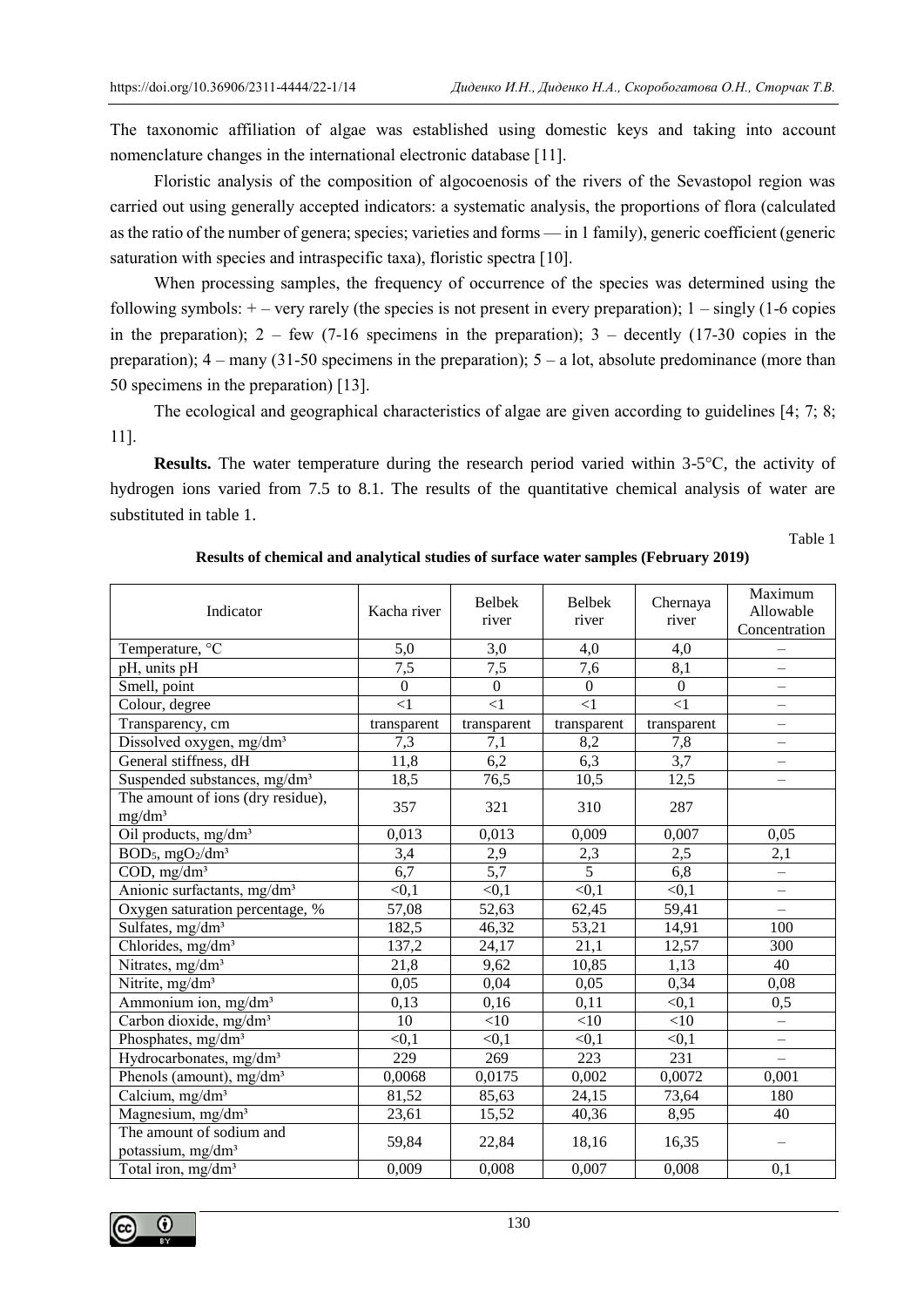| Indicator                            | Kacha river | <b>Belbek</b><br>river | <b>Belbek</b><br>river | Chernaya<br>river | Maximum<br>Allowable<br>Concentration |
|--------------------------------------|-------------|------------------------|------------------------|-------------------|---------------------------------------|
| Manganese, mg/dm <sup>3</sup>        | 0,004       | 0,003                  | 0,004                  | 0,002             | 0,01                                  |
| Copper, $mg/dm3$                     | 0,0013      | 0,0016                 | 0,0013                 | 0,0015            | 0,001                                 |
| Zinc, $mg/dm3$                       | 0,005       | 0,007                  | 0,007                  | < 0,005           | 0,01                                  |
| Chromium (VI), $mg/dm3$              | < 0,001     | < 0.001                | < 0,001                | < 0,001           | 0,02                                  |
| Nickel, mg/dm <sup>3</sup>           | < 0.002     | < 0.002                | < 0.002                | < 0.002           | 0,01                                  |
| Total nitrogen, mg/dm <sup>3</sup>   | 0,57        | 0,58                   | 0,53                   | 0,55              |                                       |
| Total phosphorus, mg/dm <sup>3</sup> | 0,23        | 0,54                   | 0,24                   | 0,21              |                                       |
| Silicon, mg/dm <sup>3</sup>          | < 0.5       | < 0, 5                 | < 0, 5                 | < 0.5             |                                       |
| $\alpha$ -HCCH, mg/dm <sup>3</sup>   | < 0,00001   | < 0,00001              | < 0,00001              | < 0,00001         | 0,00001                               |
| $\beta$ -HCCH, mg/dm <sup>3</sup>    | < 0,00001   | < 0,00001              | < 0,00001              | < 0,00001         | 0,00001                               |
| $\gamma$ -HCCH, mg/dm <sup>3</sup>   | < 0.00001   | < 0.00001              | < 0.00001              | < 0,00001         | 0,00001                               |
| DDT, $mg/dm3$                        | < 0.00001   | < 0.00001              | < 0,00001              | < 0,00001         | 0,00001                               |
| DDD, $mg/dm3$                        | < 0,00001   | < 0.00001              | < 0,00001              | < 0,00001         | 0,00001                               |
| DDE, $mg/dm3$                        | < 0,00001   | < 0,00001              | < 0,00001              | < 0,00001         | 0,00001                               |
| $HCB$ , mg/dm <sup>3</sup>           | < 0,00001   | < 0,00001              | < 0,00001              | < 0,00001         |                                       |

As a result of winter studies at four sections of the Chernaya, Belbek and Kacha rivers, 82 species and varieties of algae were identified, included in 5 divisions, 6 classes, 21 families and 44 genera (tabl. 2).

Table 2

**Systematic composition of algae in the rivers of the city of Sevastopol**

| Division        | <b>Class</b> | <b>Families</b> | Genera | Number of species,<br>varieties and forms | % of the total number of species<br>(species, varieties and forms) |
|-----------------|--------------|-----------------|--------|-------------------------------------------|--------------------------------------------------------------------|
| Cyanobakteria   |              |                 |        |                                           |                                                                    |
| Chrysophyta     |              |                 |        |                                           | 2,4                                                                |
| Bacillariophyta |              | 16              | 33     | 66                                        | 80.5                                                               |
| Euglenophyta    |              |                 |        |                                           | 11.0                                                               |
| Chlorophyta     |              |                 |        |                                           | 4.9                                                                |
| Total:          |              |                 | 44     |                                           | 100                                                                |

The overwhelming number of algae belongs to diatoms, which is explained by the temperature indicators of the water typical for the winter period.

The Cyanophyceae class is represented by one species, the Chrysophyceae class – two species, Chlorophyceae – 4, Mediophyceae – 5, Euglenophyceae – 9, Bacillariophyceae includes 61 species and varieties.

In the family spectrum, Cymbellaceae is the leader, in which there are 13 species of algae, they make up 15.9% of the total list composition, 5 genera have been found in this family. The second place is occupied by Euglenidae – 9 algae, 11.1%, 5 genera. Gomphonemataceae ranked third with 8 algae, 9.9%, genus 1. The fourth place is Cosmioneidaceae – 7 species, 8.5%, 3 genera. The Naviculaceae family completes the leading spectrum of families, in which 6 algae have been identified, which is 7.3%, this family includes 4 genera. Thus, the dominant five families include 52.4% of all identified algae and 19 genera (43.2% of the total identified generic spectrum). Only 2 representatives were found in seven families, and one in four families. In the rest of the families, from 3 to 5 algae were found.

The generic spectrum is headed by Gomphonema, which includes 8 algae, which is 9.8% of the total algocoenosis of the rivers. The genera Gyrosigma, Amphora and Cymbella contain 4 species each, making up 14.7% in total. Five genera include 3 species each, 12 genera of 2 species each, and 23 genera are single species.

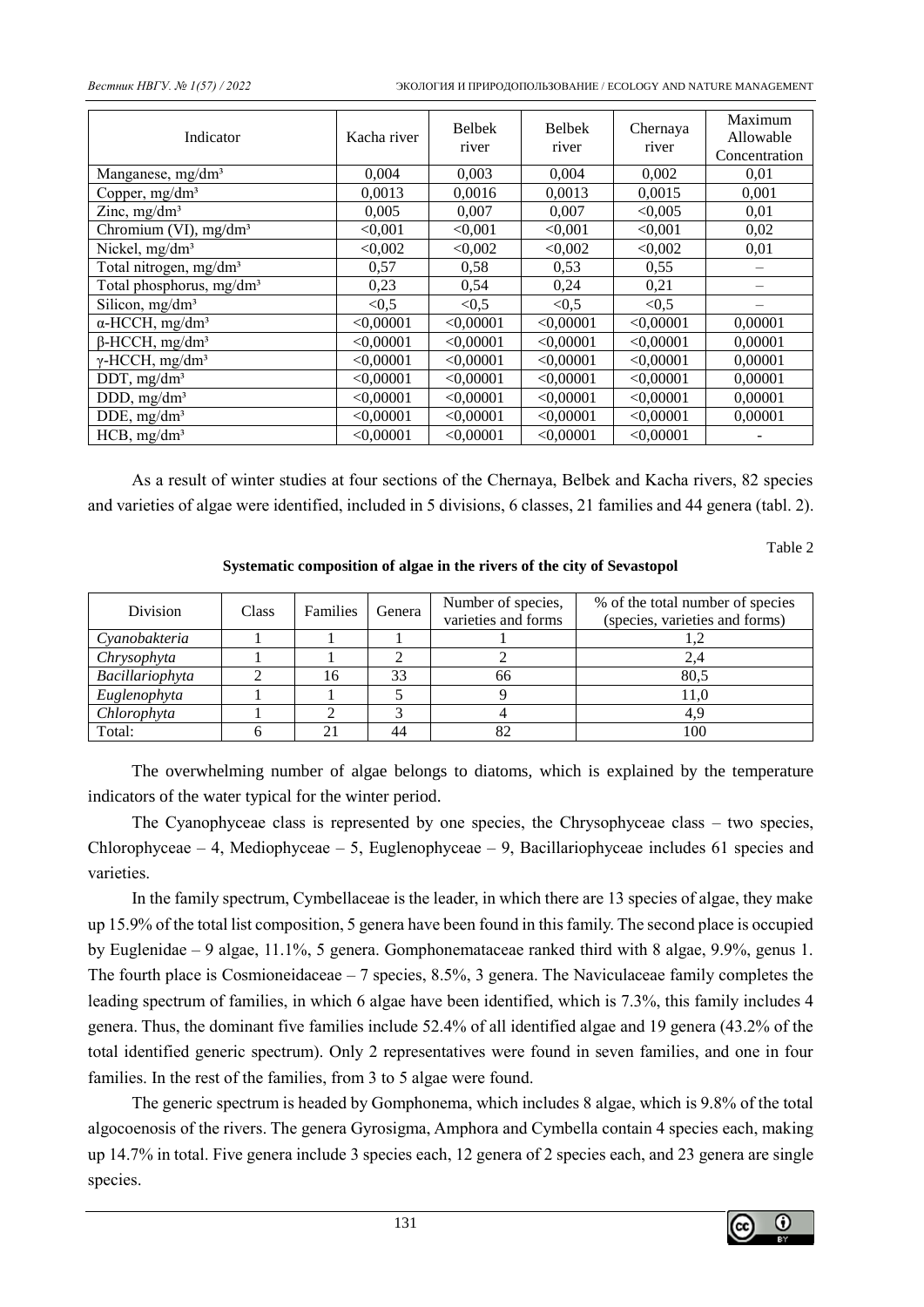The richest variety of algae is found in the Belbek river, in the Chernaya and Kacha rivers it is almost two times less (tabl. 3).

Table 3

| River         |           |          | Number of | Flora                 | Generic saturation |       |
|---------------|-----------|----------|-----------|-----------------------|--------------------|-------|
|               | divisions | families | generas   | Species and varieties | proportions        |       |
| Chernava      |           |          |           | 30                    | 1:1,3:2,0          | ر., 1 |
| <b>Belbek</b> |           |          |           |                       | 1:1.7:2.8          |       |
| Kacha         |           |          |           | 29                    | 1:1,6:2,2          |       |
| Total         |           |          | 44        | 82                    | 1:1,5:2,3          | U.U   |

## **Taxonomic diversity and proportions of flora in individual watercourses of the Sevastopol region**

The highest indicators of the proportions of flora and generic saturation are noted in the waters of the Belbek River, which indicates the richest algological community of the watercourse.

When studying the distribution of the detected algae, depending on the habitat conditions, it was determined that the ecological group of planktonic organisms includes 26 algae, or 32.5% of the list composition, the benthos group (fouling and bottom) includes 40 species, or 48.8%.

Algae are able to develop equally abundant in a wide range of salinity. It is known that a significant number of them, especially diatoms, are good indicators of the degree of salinity of the aquatic environment. When assessing the ecological plasticity of the freshwater algae of the Chernaya, Belbek and Kacha rivers, depending on the concentration of salts in the water, there were found 24, 39 and 27 indicator species respectively, for which data on water salinity are known. The main part of them was oligohalobes, among which indifferent species prevailed, preferring waters with mineralization of 0.2-0.3  $g/$  (fig. 1, 2).



Fig. 1. Distribution of algae depending on salinity

The most widespread indifferent species in relation to halogenesis were: *Ulnaria acus* (Kützing) Aboal, *U. ulna* (Nitzsch) Compère, *Navicula сryptocephala* Kützing*, N.radiosa* Kützing, *Gyrosigma* strigilis (W.Smith) J.W.Griffin & Henfrey *Planothidium lanceolatum* (Brébisson ex Kützing) Lange- Bertalot, *Cymbella aspera* (Ehrenberg) Cleve, *Cocconema ventricosum* (Kützing) G. S. West*, Amphora ovalis* Kützing, *Nitzschia palea* (Kützing) W. Smith.

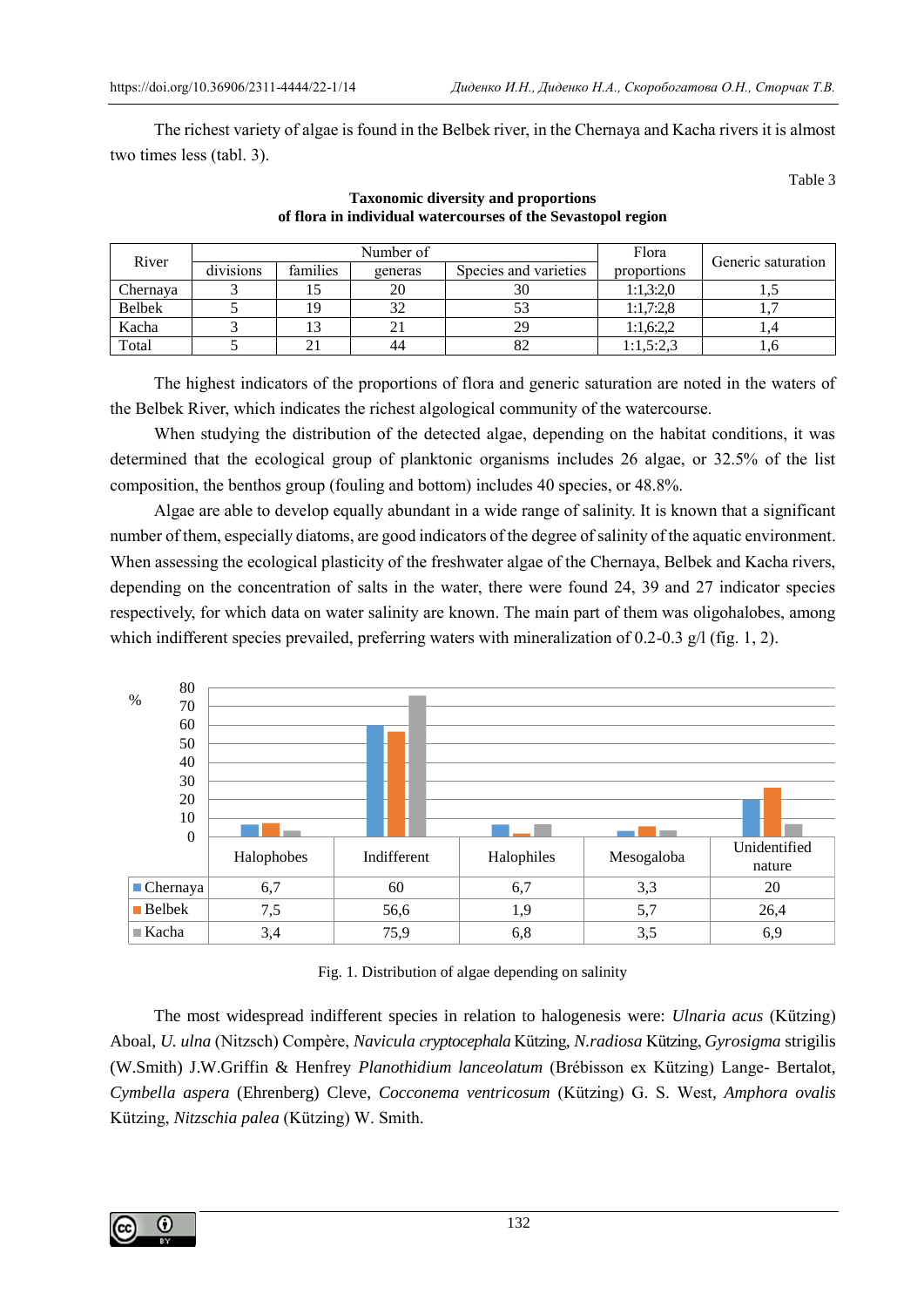

Fig. 2. Distribution of algae depending on active water reaction

The share of halophobes growing in waters with salinity up to 0.1 g  $/1$  is in the range from 3.4% (Kacha river) to 7.5% (Belbek river). The share of gallophiles in the river Belbek is the smallest (1.9%), in the rivers Kacha and Chernaya it reaches 6.8%. The obtained results characterize the algoceneses of the Sevastopol region in terms of the composition of halogenesis indicators as freshwater with a predominance of indifferent and the participation of halophobic and halophilic algae and mesohalobes.

The pH value is an ecological factor on which the growth and reproduction of algae depends.

The share of acidophiles in rivers varies from 3.5% (Kacha) to 6.7% (Chernaya). This group is represented by only five diatoms: Meridion circulare (Greville) C. Agardh, Denticula thermalis Kützing, Eunotia faba (Ehrenberg) Grunow, E.minor (Kützing) Grunow, Gomphonema acuminatum Ehrenberger, the occurrence of which did not exceed two points. Thus, for the listed species, the vegetation period is below average.

The fractional participation of alkaliphiles living in alkaline environments and indifferent algae is characterized by high data.

**Discussion.** Control and monitoring of the levels of surface water pollution in the system of protection and rational use of water resources occupy an important place. In order to determine the quality of surface waters, assess the state of water systems and their changes as a result of anthropogenic influences, hydrobiological observations are carried out, characterizing the quality of water as a habitat for living organisms inhabiting water bodies. Due to the high sensitivity of algae to environmental conditions, they play an important role in the biological analysis of water [5]. Bioindication aspects of algal ecology are the most developed in comparison with other groups of organisms [3].

Bioindication, as a method of water quality control, is considered the most reliable and universal, since for these purposes the most sensitive species of aquatic organisms are used, which adequately respond to changes in environmental factors. The indicators of the degree of saprobity of water in our study were 23 species for the Chernaya river, which is 76.7% of the total number of taxa; for the Belbek river - 35 species, or 66.1%, for the Kacha river  $-23$  species, or 79.2% (fig. 3).

The most widely represented is the group of mesosaprobes - indicators of the average degree of water pollution by easily oxidizable organic substances actively participating in the self-purification process; the range of the share of this ecological group along the rivers varies from 26.4% (Belbek river) to 37.9% (Kacha river). The occurrence of algae of this group in the water bodies of the Sevastopol basin reached 2- 3 points: Ulnaria acus (Kützing) Aboal, U. ulna (Nitzsch) Compère, Cymbella aspera (Ehrenberg) Cleve, Cocconema ventricosum (Kützing) G. S. West.

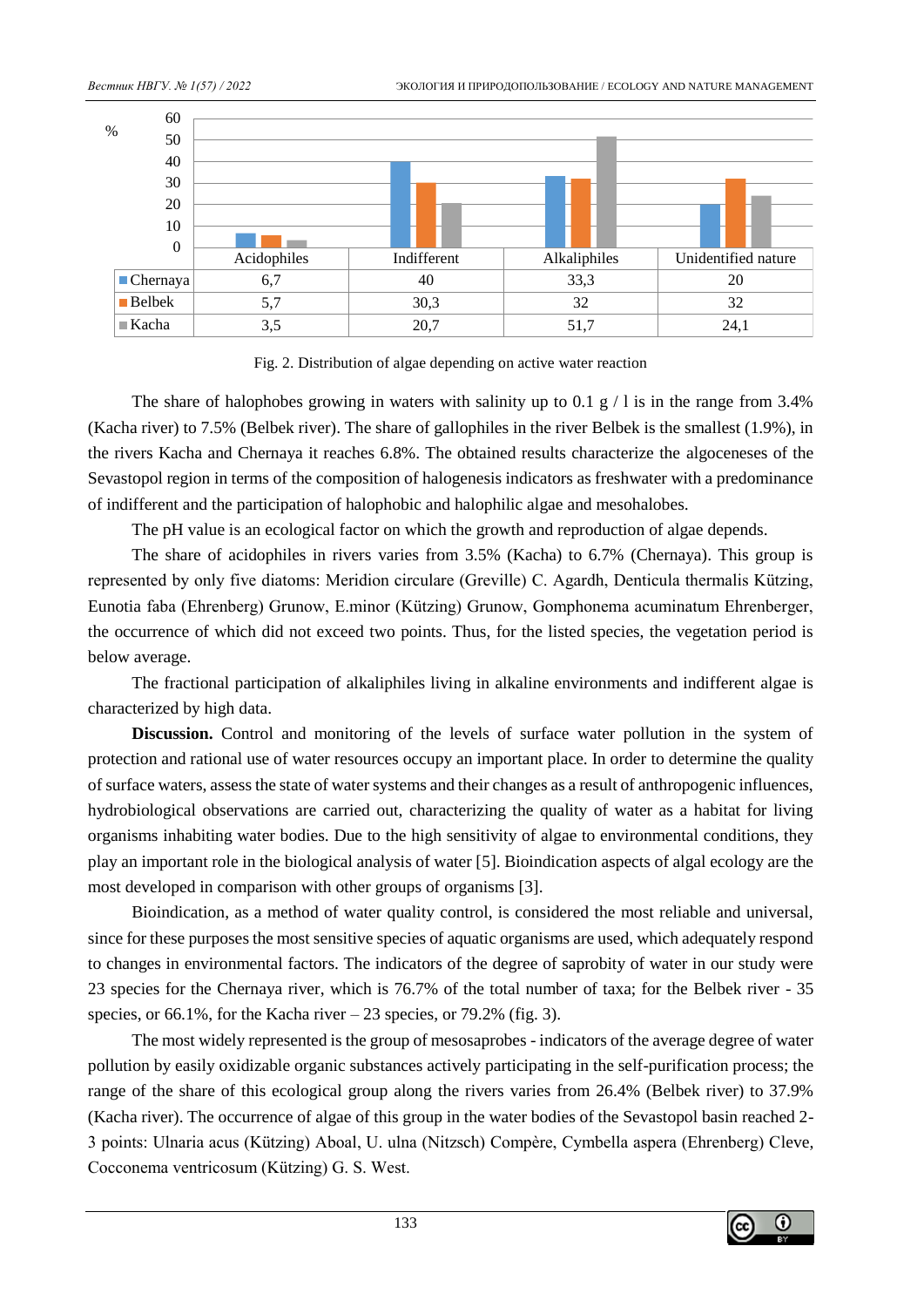

Fig. 3. Distribution of saprobiont algae in water bodies: х –xenosaprobe; o – oligosaprobe; α – [α-mesosaprobe;](https://www.multitran.com/m.exe?s=mesosaprobe&l1=1&l2=2) β – β-mesosaprobe

Alfasaprobes testify to the environment in which algae can withstand a significant degree of organic pollution. It should be noted that there is a significant proportion of this group of algae in phytocenoses of rivers: Achnanthes lanceolata var. rostrata Hustedt, Nitzschia palea (Kützing) W. Smith, Hantzschia amphioxys var. virax (Hantzsch) Grunow, Euglena granulata (G.A. Klebs) F. Schmitz, Lepocinclis ovum var. palatina Lemmermann.

Algae-xenosaprobionts — indicators of clean, oxygen-rich water were recorded only in the Belbek and Kacha rivers: Meridion circulare (Greville) C. Agardh.

**Conclusion.** Thus, in the rivers of the Sevastopol region in the winter period of 2019, a fairly high distribution of algae oligosaprobes and mesosaprobes was noted (from 26.4% to 37.9%). The activity of self-purification processes is confirmed by the fact that they occur at the level of β-mesosaprobic and oligosaprobic waters, when pollutants are bound by their mineralization. The obtained taxonomic composition of algae indicates a stable ecological state of aquatic ecosystems. The positive results of algolization of surface waters are confirmed by the presence of phytoplankton, which was formed during the observation period in 2019. The study is planned to continue during the biological summer.

### **REFERENCES**

1. Abakumov, V.A. (1992). Rukovodstvo po gidrobiologicheskomu monitoringu presnovodnykh ekosistem. St. Petersburg. (in Russ.).

2. Alekin, O.A. (1953). Osnovy gidrokhimii. Leningrad. (in Russ.).

3. Barinova, S.S., Belous, E.P., & Tsarenko, P.M. (2019). Al'goindikatsiya vodnykh ob"ektov Ukrainy: metody i perspektivy. Kiev. (in Russ.).

4. Barinova, S.S., Medvedeva, L.A., & Anisimova, O.V. (2006). Bioraznoobrazie vodoroslei-indikatorov okruzhayushchei sredy. Tel'-aviv. (in Russ.).

5. Vodorosli: Spravochnik (1989). Kiev. (in Russ.).

6. Korneva, L.G. (2015). Fitoplankton vodokhranilishch basseina Volgi. Kostroma. (in Russ.).

7. Sadchikov, A.P. (2003). Metody izucheniya presnovodnogo fitoplanktona. Moscow. (in Russ.).

8. Filippov, D.A., Prokin, A.A., & Przhiboro, A.A. (2017).Metody gidrobiologicheskikh issledovanii bolot. Tyumen'. (in Russ.).

9. Kharitonov, V.G., & Genkal, S.I. (2012). Diatomovye vodorosli ozera El'gygytgyn i ego okrestnostei (Chukotka). Magadan. (in Russ.).

10. Shmidt, V.M. (1980). Statisticheskie metody v sravnitel'noi floristike. Leningrad. (in Russ.).

11. Guiry, M.D. (2010). AlgaeBase. World-wide electronic publication, National university of Ireland, Galway. *http://www. algaebase. org/*.

12 Skorobogatova, O.N. (2018). Taxonomic composition of phytoplankton in the Vakh River (Western Siberia). In *IOP Conference Series: Earth and Environmental Science* (Vol. 138, No. 1, p. 012017). IOP Publishing.